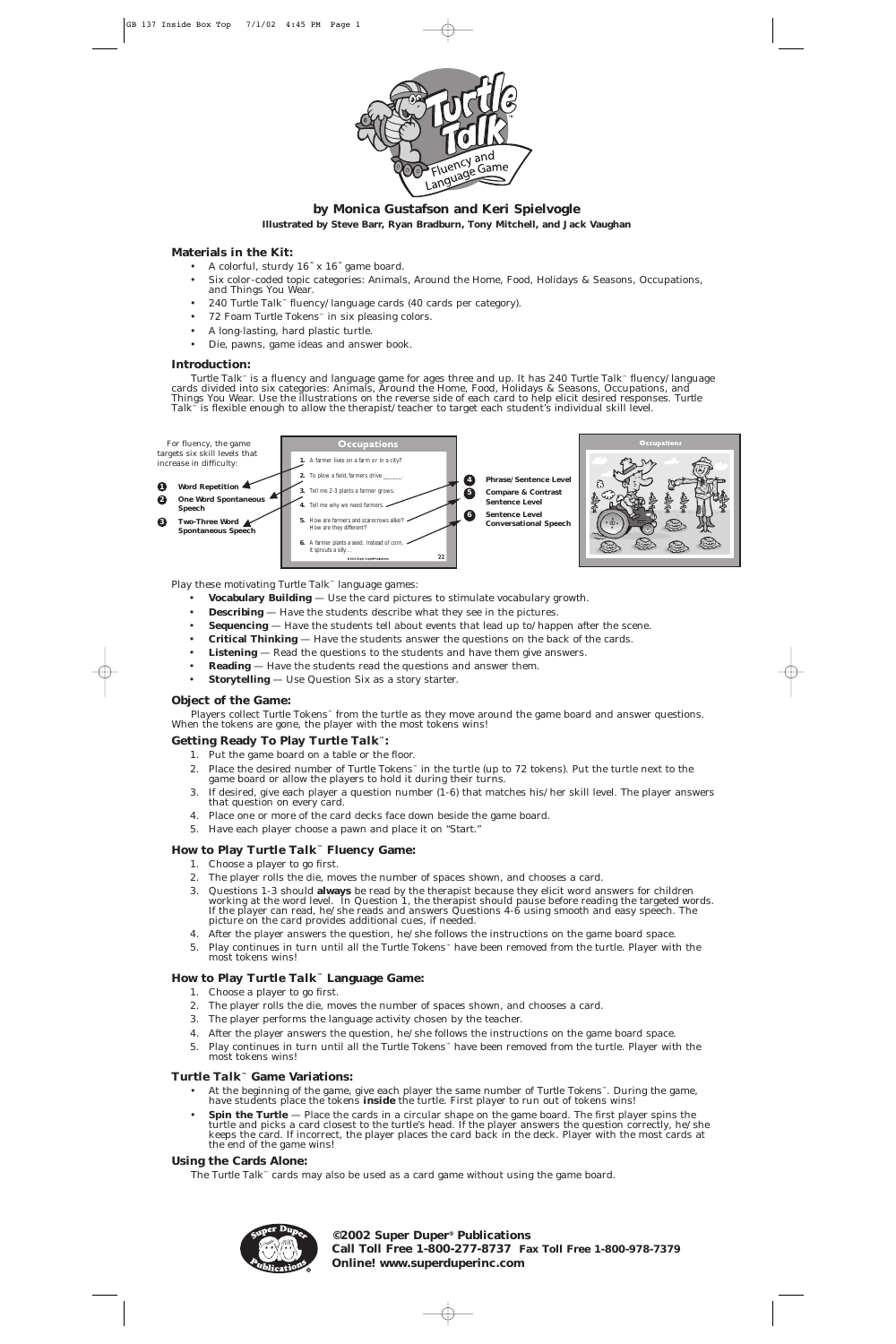

This Answer Booklet contains **suggested** fluency and language-related answers to the statements and questions on the *Turtle Talk*™ cards. Please use these answers as general guidelines only. There are numerous correct answers for Items 2 through 6. Please use your own judgment when accepting answers.

Using smooth and even speech patterns as you read and speak often helps children with fluency disorders reach their maximum potential. When reading Question 1, please pause before speaking the targeted words for repetition and monitor inflection so as not to give away the correct answer. (An animal that lives in the ocean is a [PAUSE] dog or an octopus?) Try to remember not to provide words or finish sentences for children with fluency disorders. Have fun!

# **Table of Contents**

| Animals/Around the Home Awards 14   |  |
|-------------------------------------|--|
|                                     |  |
| Food/Holidays and Seasons Awards 16 |  |



**Post Office Box 24997, Greenville, South Carolina 29616 Call Toll Free 1-800-277-8737 • Fax Toll Free 1-800-978-7379 Online! www.superduperinc.com E-Mail: custserv@superduperinc.com**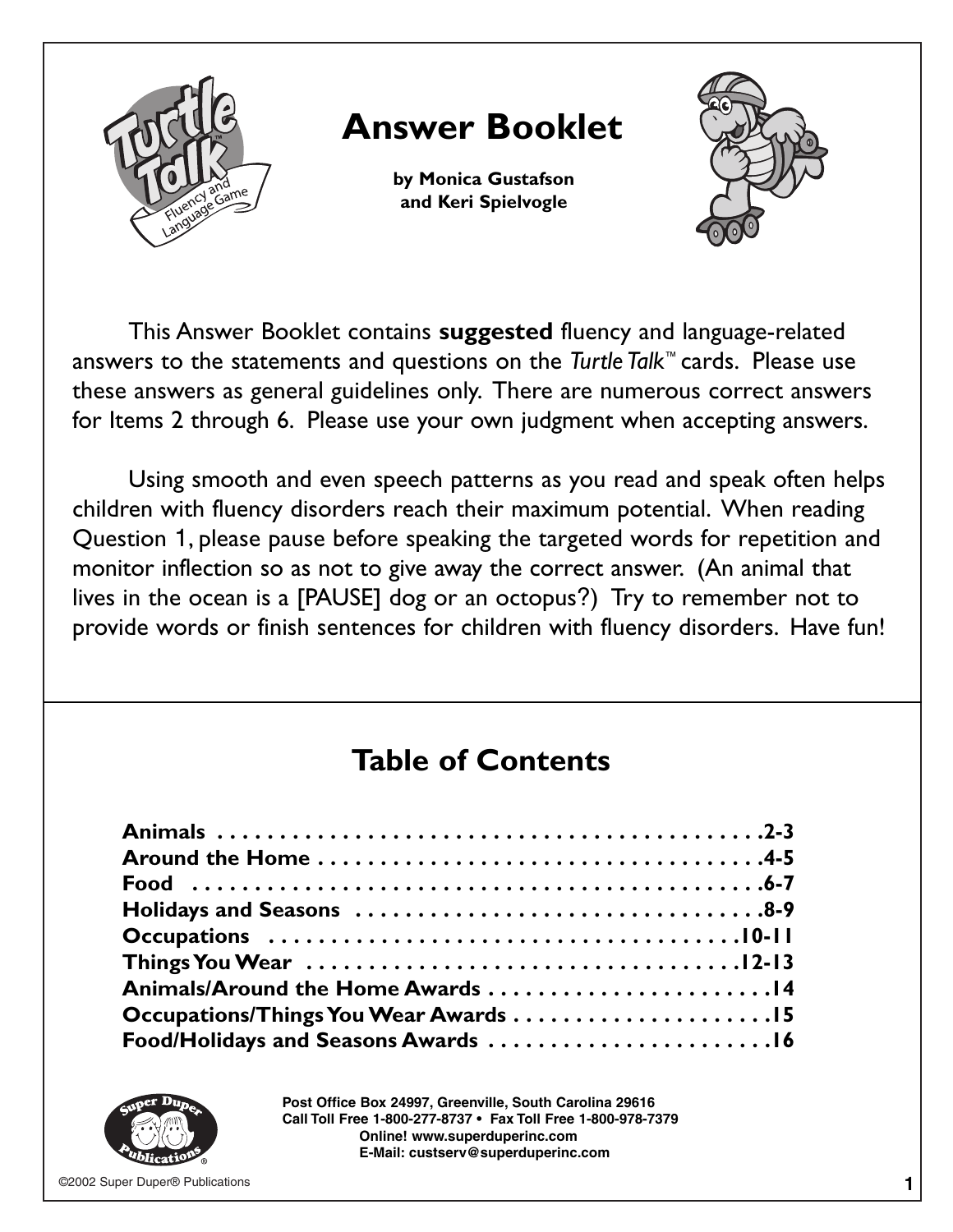**ANIMALS**

- **(1)** 1. Monkey
	- 2. Trees
	- 3. Hairy, climbs trees, at zoo
	- 4. To go up high
	- 5. Monkeys animal, small Gorillas – animal, large
	- 6. Answers will vary.
- **(2)** 1. Gorilla
	- 2. Bananas
	- 3. Swing, play, climb, eat
	- 4. Big, hairy, climbs trees
	- 5. Gorillas eyes, don't talk People – eyes, talk
	- 6. Answers will vary.
- **(3)** 1. Lion
	- 2. Jungle
	- 3. Has mane, roars, big cat
	- 4. So they can't get loose.
	- 5. Male both lions, big mane Female – both lions, no mane
	- 6. Answers will vary.
- **(4)** 1. Tigers
	- 2. Stripes
	- 3. Big cat, in zoos, black and orange
	- 4. Because it might hurt you.
	- 5. Tigers cat, wild animal Kittens – cat, pet
	- 6. Answers will vary.
- **(5)** 1. Leopard
	- 2. Spots
	- 3. Big cat, at zoo, wild animal
	- 4. They are too big and wild.
	- 5. Leopards cat, wild animal Kittens – cat, pet
	- 6. Answers will vary.
- **(6)** 1. Donkey
	- 2. Ploughs
	- 3. Long ears, four legs, farm animal
	- 4. A donkey likes to eat grass.
	- 5. Donkeys farm animal, long ears Horses – farm animal, short ears
	- 6. Answers will vary.
- **(7)** 1. Eagle
	- 2. Feathers
	- 3. Big bird, on money, U.S. national emblem
	- 4. Because you could get in trouble.
	- 5. Eagles bird, large Robins – bird, small
	- 6. Answers will vary.
- **(8)** 1. Penguins
	- 2. White
	- 3. Live in cold, black and white
	- 4. They live at the North Pole in the ice and snow.
	- 5. Penguins bird, black and white Parrots – bird, bright feathers
	- 6. Answers will vary.
- **(9)** 1. Seal
	- 2. Fish
	- 3. Swims, eats fish, barks
	- 4. It would live where it is cold.
	- 5. Seal lives in cold, mammal Penguin – lives in cold, bird
	- 6. Answers will vary.
- **(10)** 1. Cat
	- 2. Kittens
	- 3. Whiskers, long tail, meow
	- 4. They wrap it around their legs and chase it.
	- 5. Cats pet, says "Meow" Dogs – pet, says "Woof"
	- 6. Answers will vary.
- **(11)** 1. Rooster
	- 2. Farm
	- 3. Crows at the sun
	- 4. It is a male chicken that lives on a farm.
	- 5. Rooster male chicken, crows Hen – female chicken, lays eggs
	- 6. Answers will vary.
- **(12)** 1. Hen
	- 2. Eggs
	- 3. Live on farm, lay eggs
	- 4. Hens eat seed and corn.
	- 5. Hens bird, smaller chicken Turkeys – bird, larger
	- 6. Answers will vary.
- **(13)** 1. Cow
	- 2. Farm/Dairy
	- 3. Says "Moo," gives milk
	- 4. A cow lives on a farm.
	- 5. Cow animal, gives milk Horse – animal, ride for fun
	- 6. Answers will vary.
- **(14)** 1. Dog
	- 2. Puppies
	- 3. Says "Woof," a pet, wags tail
	- 4. He wags his tail.
	- 5. Dog animal, house pet Wolf – animal, wild animal

**2** ©2002 Super Duper® Publications

6. Answers will vary.

- **(15)** 1. Goat
	- 2. Grass
		- 3. Eat grass, live on a farm, give milk
		- 4. They bite it with their teeth and chew.
		- 5. Goats farm animal, has a beard Sheep – farm animal, use coat for wool
		- 6. Answers will vary.
- **(16)** 1. Pig
	- 2. Mud
	- 3. Curly tail, snout, says "Oink"
	- 4. A pig lives on the farm in the mud.

3. Thick coat, live on farm, say "Baa" 4. A sheep eats grass by biting it and chewing it. 5. Sheep – animal, says "Baa" Cows – animal, says "Moo"

3. A bird, says "Gobble," lives on farm

3. Growl, hibernate, live in woods

5. Bears – animal, lives in woods Dogs – animal, lives in house

3. Orange/white fur, look like dog 4. You could see a fox in the woods. 5. Foxes – animal, orange/white fur

Dogs – animal, pet 6. Answers will vary.

- 5. Pigs animal, says "Oink"
- Chicken animal, says "Cluck"
- 6. Answers will vary.

6. Answers will vary.

4. Answers will vary. 5. Turkeys – bird, larger Chickens – bird, smaller

6. Answers will vary.

4. You could see a bear in the woods.

6. Answers will vary.

**(17)** 1. Sheep

**(18)** 1. Turkey 2. Feathers

**(19)** 1. Bear 2. Caves

**(20)** 1. Fox 2. Woods

2. Clothes